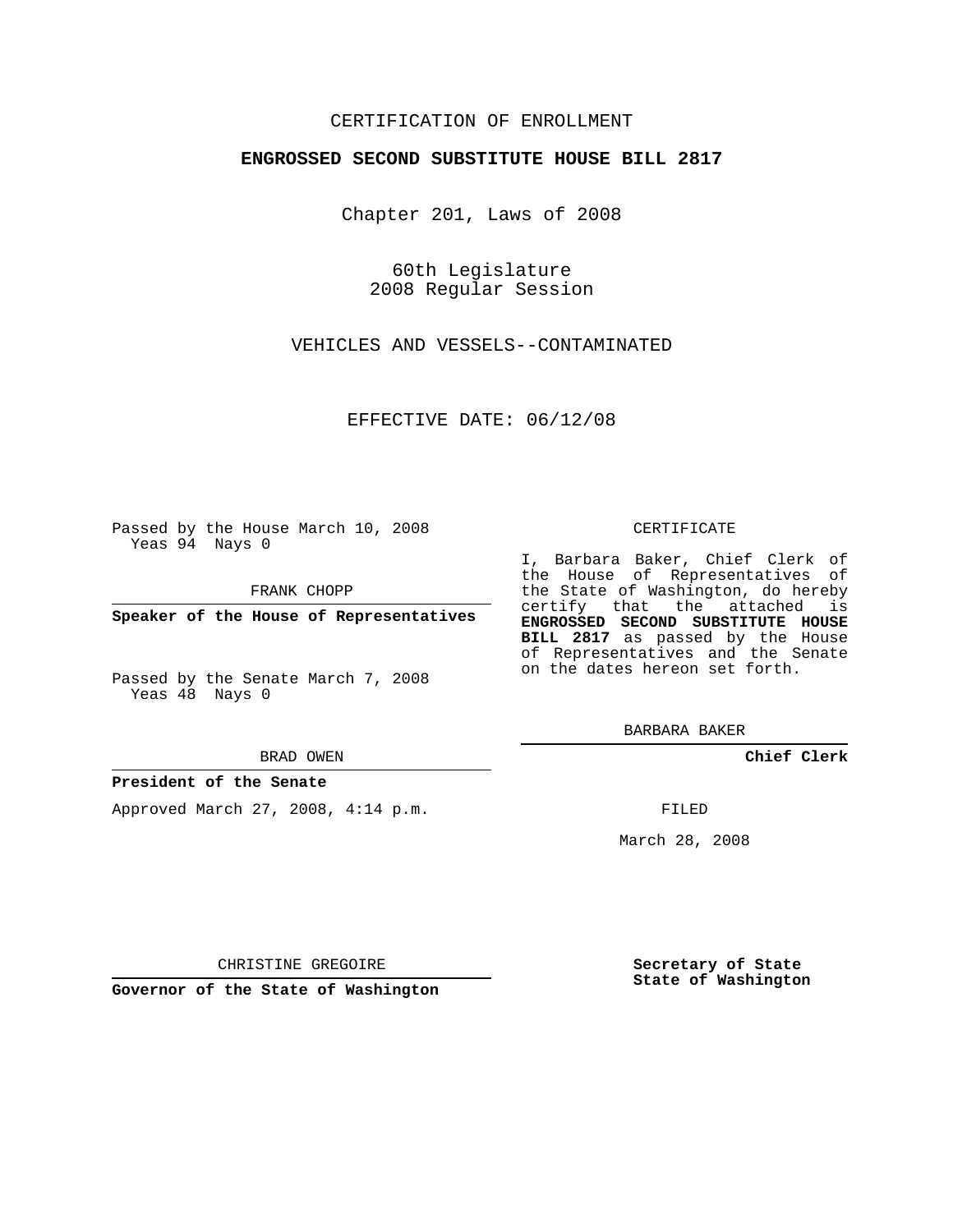# **ENGROSSED SECOND SUBSTITUTE HOUSE BILL 2817** \_\_\_\_\_\_\_\_\_\_\_\_\_\_\_\_\_\_\_\_\_\_\_\_\_\_\_\_\_\_\_\_\_\_\_\_\_\_\_\_\_\_\_\_\_

\_\_\_\_\_\_\_\_\_\_\_\_\_\_\_\_\_\_\_\_\_\_\_\_\_\_\_\_\_\_\_\_\_\_\_\_\_\_\_\_\_\_\_\_\_

AS AMENDED BY THE SENATE

Passed Legislature - 2008 Regular Session

# **State of Washington 60th Legislature 2008 Regular Session**

**By** House Transportation (originally sponsored by Representatives Campbell, Green, Morrell, Hudgins, and McCune)

READ FIRST TIME 02/12/08.

 AN ACT Relating to contaminated motor vehicles, vehicles, and vessels; amending RCW 64.44.050; adding a new section to chapter 64.44 3 RCW; adding a new section to chapter 46.55 RCW; and creating a new section.

BE IT ENACTED BY THE LEGISLATURE OF THE STATE OF WASHINGTON:

 **Sec. 1.** RCW 64.44.050 and 2006 c 339 s 205 are each amended to read as follows:

 (1) An owner of contaminated property who desires to have the property decontaminated, demolished, or disposed of shall use the services of an authorized contractor unless otherwise authorized by the local health officer. The contractor and property owner shall prepare and submit a written work plan for decontamination, demolition, or disposal to the local health officer. The local health officer may charge a reasonable fee for review of the work plan. If the work plan is approved and the decontamination, demolition, or disposal is completed and the property is retested according to the plan and properly documented, then the health officer shall allow reuse of the property. A release for reuse document shall be recorded in the real property records indicating the property has been decontaminated,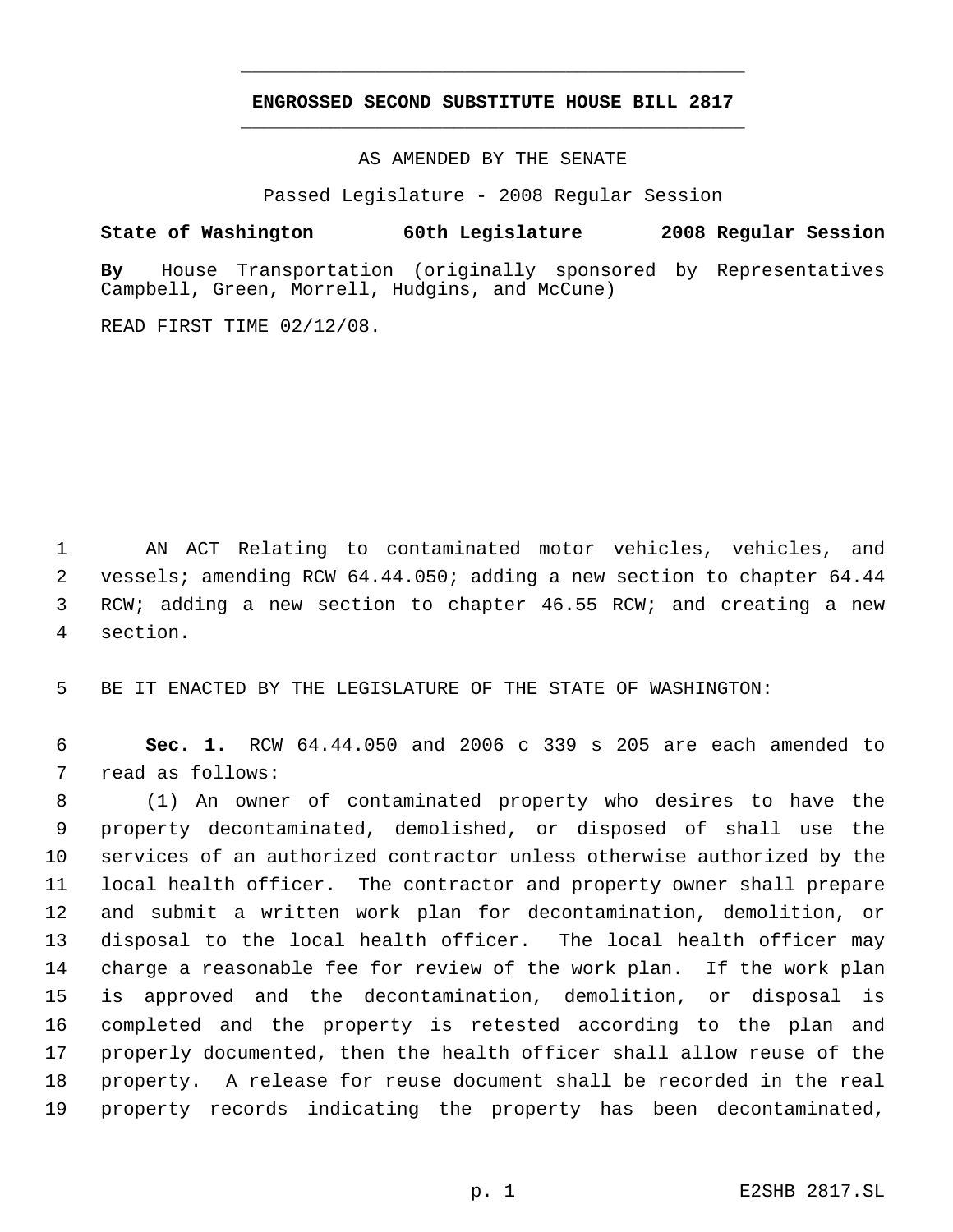demolished, or disposed of in accordance with rules of the state department of health. The property owner is responsible for: (a) The costs of any property testing which may be required to demonstrate the presence or absence of hazardous chemicals; and (b) the costs of the property's decontamination, demolition, and disposal expenses, as well as costs incurred by the local health officer resulting from the enforcement of this chapter.

 (2)(a) In a case where the contaminated property is a motor vehicle as defined in RCW 46.04.320, a vehicle as defined in RCW 46.04.670, or a vessel as defined in RCW 88.02.010, and the local health officer has issued an order declaring the property unfit and prohibiting its use, the city or county in which the property is located shall take action 13 to prohibit use, occupancy, or removal, and shall require demolition, disposal, or decontamination of the property. The city, county, or local law enforcement agency may impound the vehicle or vessel to enforce this chapter.

 (b) The property owner shall have the property demolished, disposed of, or decontaminated by an authorized contractor, or under a written work plan approved by the local health officer, within thirty days of 20 receiving the order declaring the property unfit and prohibited from use. After all procedures granting the right of notice and the opportunity to appeal in RCW 64.44.030 have been exhausted, if the property owner has not demolished, disposed of, or decontaminated the property using an authorized contractor, or under a written work plan approved by the local health officer within thirty days, then the local health officer or the local law enforcement agency may demolish, 27 dispose of, or decontaminate the property. The property owner is responsible for the costs of the property's demolition, disposal, or decontamination, as well as all costs incurred by the local health officer or the local law enforcement agency resulting from the enforcement of this chapter, except as otherwise provided under this subsection.

 (c) The legal owner of a motor vehicle as defined in RCW 46.04.320, a vehicle as defined in RCW 46.04.670, or a vessel as defined in RCW 88.02.010 whose sole basis of ownership is a bona fide security interest is responsible for costs under this subsection if the legal owner had knowledge of or consented to any act or omission that caused contamination of the vehicle or vessel.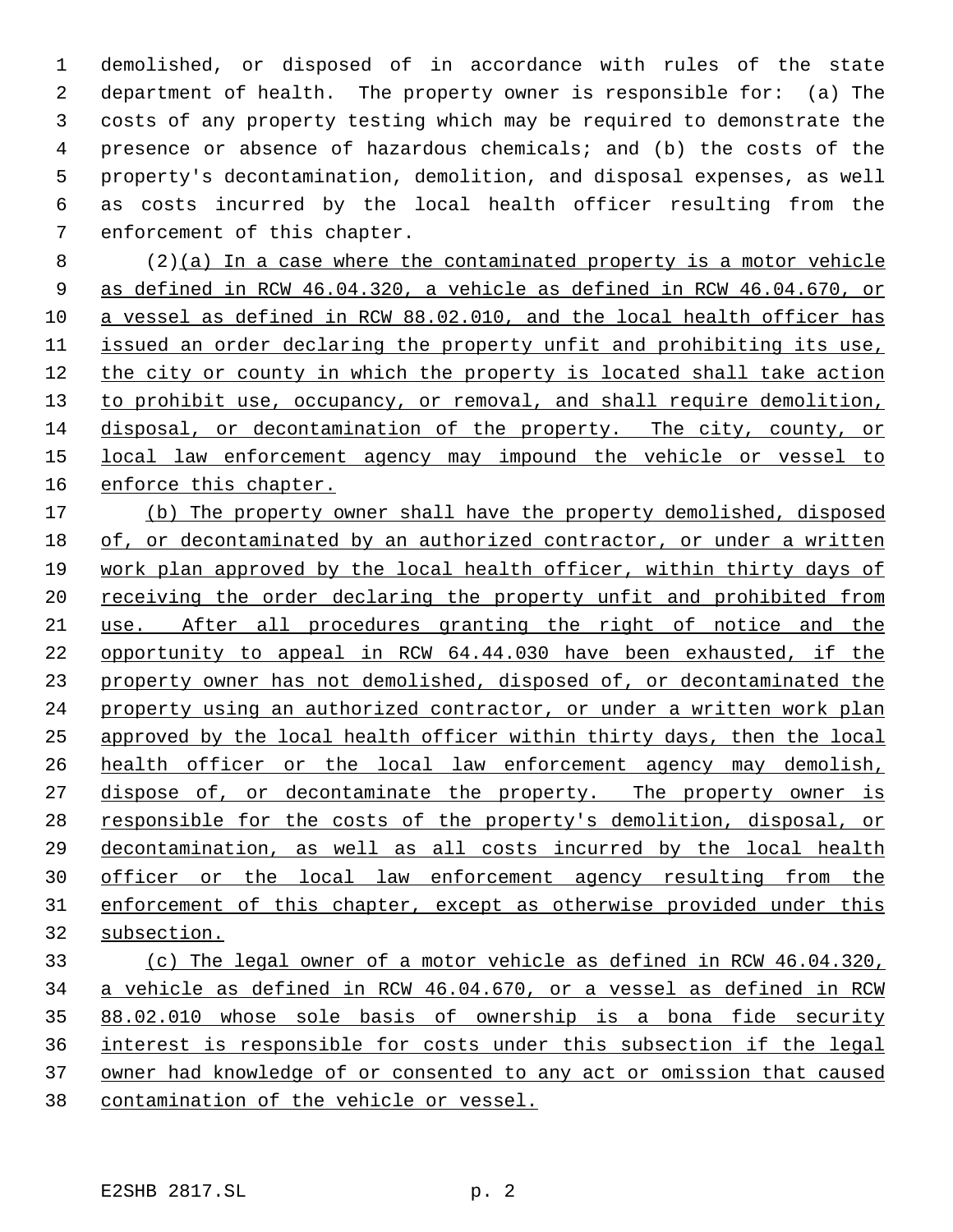(d) If the vehicle or vessel has been stolen and the property owner neither had knowledge of nor consented to any act or omission that contributed to the theft and subsequent contamination of the vehicle or vessel, the owner is not responsible for costs under this subsection. However, if the registered owner is insured, the registered owner shall, within fifteen calendar days of receiving an order declaring the property unfit and prohibiting its use, submit a claim to his or her insurer for reimbursement of costs of the property's demolition, disposal, or decontamination, as well as all costs incurred by the local health officer or the local law enforcement agency resulting from the enforcement of this chapter, and shall provide proof of claim to the local health officer or the local law enforcement agency.

 (e) If the property owner has not acted to demolish, dispose of, or decontaminate as set forth in this subsection regardless of 15 responsibility for costs, and the local health officer or local law enforcement agency has taken responsibility for demolition, disposal, 17 or decontamination, including all associated costs, then all rights, title, and interest in the property shall be deemed forfeited to the local health jurisdiction or the local law enforcement agency.

20 (f) This subsection may not be construed to limit the authority of a city, county, local law enforcement agency, or local health officer to take action under this chapter to require the owner of the real property upon which the contaminated vehicle or vessel is located to comply with the requirements of this chapter, including provisions for the right of notice and opportunity to appeal as provided in RCW 64.44.030.

 (3) Except as provided in subsection (2) of this section, the local health officer has thirty days from the issuance of an order declaring a property unfit and prohibiting its use to establish a reasonable timeline for decontamination. The department of health shall establish the factors to be considered by the local health officer in establishing the appropriate amount of time.

 The local health officer shall notify the property owner of the proposed time frame by United States mail to the last known address. Notice shall be postmarked no later than the thirtieth day from the issuance of the order. The property owner may request a modification of the time frame by submitting a letter identifying the circumstances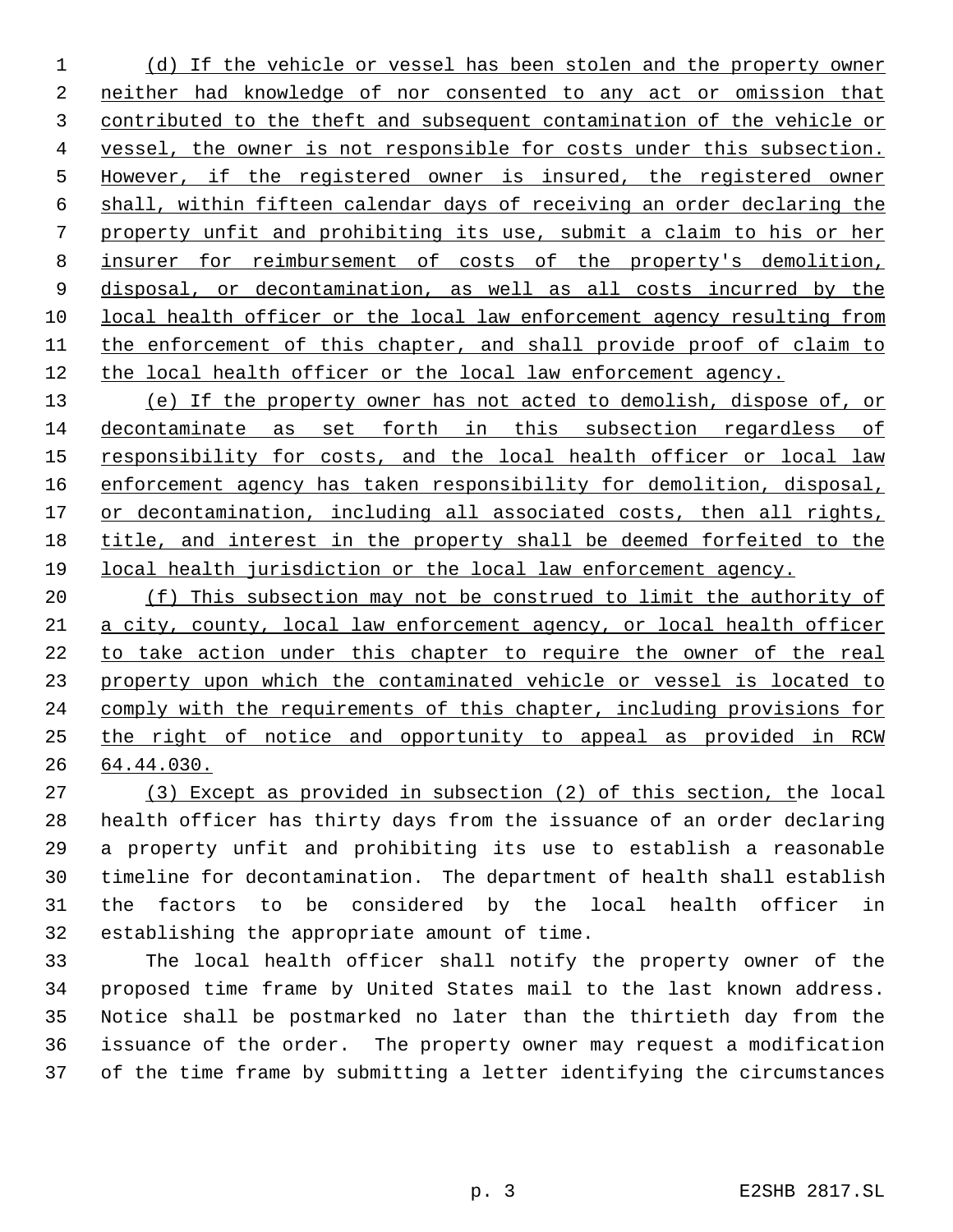which justify such an extension to the local health officer within thirty-five days of the date of the postmark on the notification regardless of when received.

 NEW SECTION. **Sec. 2.** A new section is added to chapter 64.44 RCW to read as follows:

 (1) The Washington state department of licensing shall take action to place notification on the title of any motor vehicle as defined in RCW 46.04.320, a vehicle as defined in RCW 46.04.670, or a vessel as defined in RCW 88.02.010, that the vehicle or vessel has been declared unfit and prohibited from use by order of the local health officer under this chapter. When satisfactory decontamination has been completed and the contaminated property has been retested according to the written work plan approved by the local health officer, a release for reuse document shall be issued by the local health officer, and the department of licensing shall place notification on the title of that vehicle or vessel as having been decontaminated and released for reuse.

 (2)(a) A person is guilty of a gross misdemeanor if he or she advertises for sale or sells a motor vehicle as defined in RCW 46.04.320, a vehicle as defined in RCW 46.04.670, or a vessel as defined in RCW 88.02.010, that has been declared unfit and prohibited from use by the local health officer under this chapter when:

 (i) The person has knowledge that the local health officer has issued an order declaring the vehicle or vessel unfit and prohibiting its use; or

 (ii) A notification has been placed on the title under subsection (1) of this section that the vehicle or vessel has been declared unfit and prohibited from use.

 (b) A person may advertise or sell a vehicle or vessel when a release for reuse document has been issued by the local health officer under this chapter or a notification has been placed on the title under subsection (1) of this section that the vehicle or vessel has been decontaminated and released for reuse.

 NEW SECTION. **Sec. 3.** A new section is added to chapter 46.55 RCW to read as follows:

 An impound under RCW 64.44.050 shall not be considered an impound under this chapter. A tow operator who contracts with a law